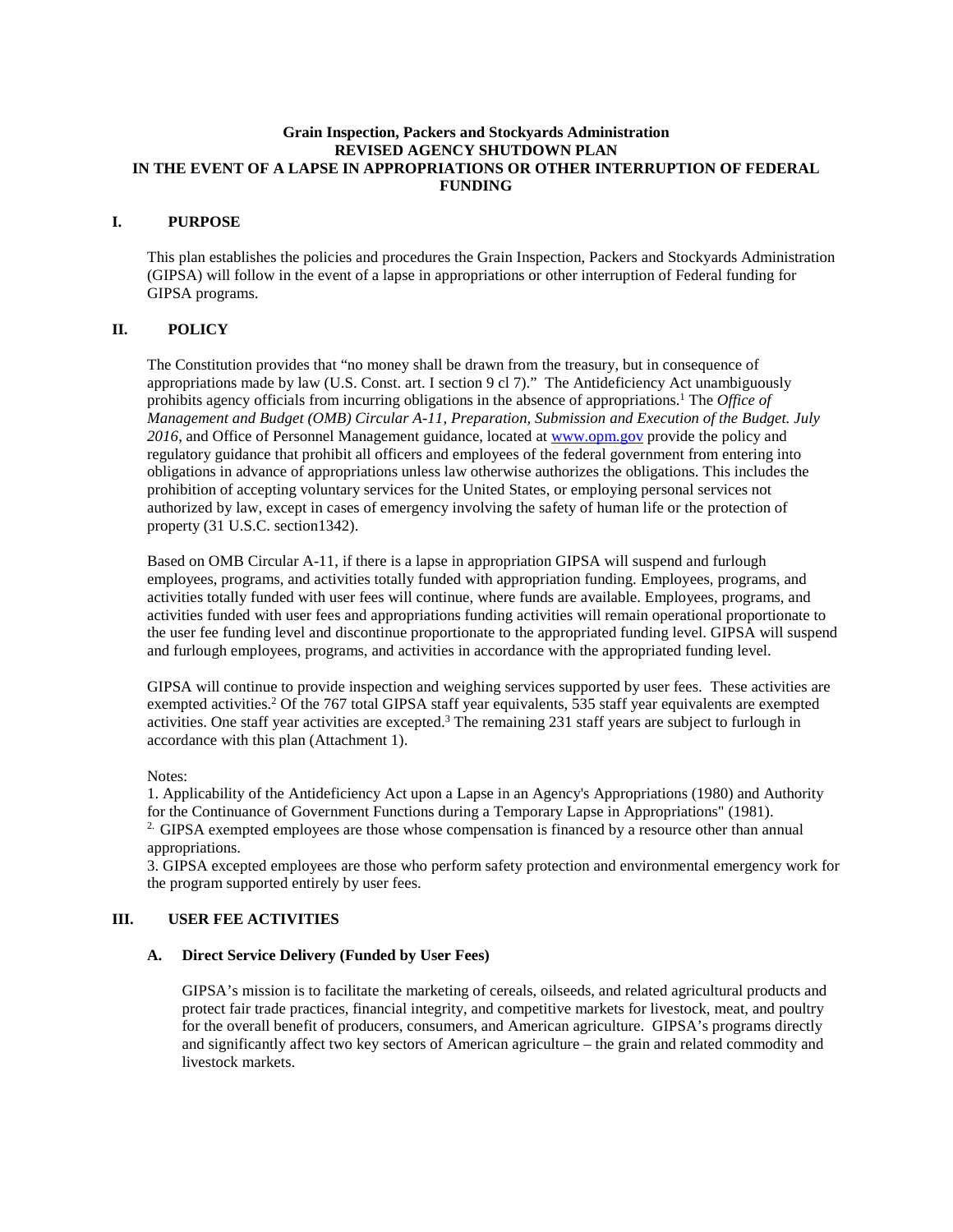GIPSA will continue to provide all grain and related commodity inspection and weighing program activities supported by user fees authorized by the U. S. Grain Standards Act (USGSA) and the Agricultural Marketing Act of 1946 (AMA) (see section IV for appropriated fund activities). Local managers of GIPSA's Federal Grain Inspection Service (FGIS) will evaluate service requests and, with approval from FGIS' Field Management Division (FMD) Director assign employees to revenuegenerating functions. FGIS offices will charge their existing user fee management codes for all activities provided during the duration of the shutdown. All travel directly related to providing inspection service (i.e., revenue-producing work) will be approved by supervisors.

Reimbursable activities funded in advance by other USDA agencies (e.g., the pesticide data program, pesticide record keeping program, National Institute of Standards and Technology agreement and the Commodity Credit Corporation agreement) will continue, since they are exempted activities.

#### **B. Internal Administrative and Program Support (Partially Funded by User Fees)**

GIPSA will maintain internal support for user fee programs at their essential levels to ensure that GIPSA is able to provide inspection and weighing program activities**.** GIPSA's internal administrative and program support provided by the Office of the Administrator, FGIS Deputy Administrator's office, Civil Rights, Information Technology, Management and Budget Services, Field Management Division, and Technology and Science Division, that receive funding from both user fees and appropriated funds will continue and remain operational proportionate to their user fee funding level.

The user fee funding support determines the number of hours worked by each employee in this category. Due to the sporadic nature of some of the work, additional hours or "on-call" arrangements may be required to respond to higher than average user-fee supported work, or to deal with problems that threaten the ability of user-fee activities to operate (e.g. computer server problems).

During a shutdown, employees funded by user fee funds and appropriation funds will work commensurate with the number of employment hours supported by each fund. Employees will continue to provide internal support for user fee programs proportionate to the user fee funding level. They will be in a furlough status for the work hours funded by appropriation funds.

During a shutdown, employees working a non-standard schedule must change to a standard work schedule for the subsequent pay periods. Managers and administrative officers must ensure that all employees know which short hand codes to use and how much time to attribute to each code for employees' user fee funded employment hours.

During a shutdown, employees in a travel status funded with user fees and appropriations will end travel and immediately and return to their duty stations. They will be in a furlough status for the work hours funded by appropriation funds.

Beginning the first workday during a shutdown employees funded by user fee funds and appropriation funds will work commensurate with the number of employment hours supported by user fee funds. Employees in this category are prohibited from using government equipment, such as mobile phones and computers, for any activities not related to the user fee funded programs.

#### **C. External Support**

All providers of external support services, such as the National Finance Center (NFC) for billing, collections and payroll; Marketing and Regulatory Programs Business Service's Human Resources Division for a variety of personnel and administrative services; the Kansas City Computer Center for data processing; National Information Technology Center (NITC) for web servers and database support (i.e. FGISonline); and, the Office of Operations (OO) for South Building operations will be notified that GIPSA intends to continue the inspection operation and that ongoing support will be required. If such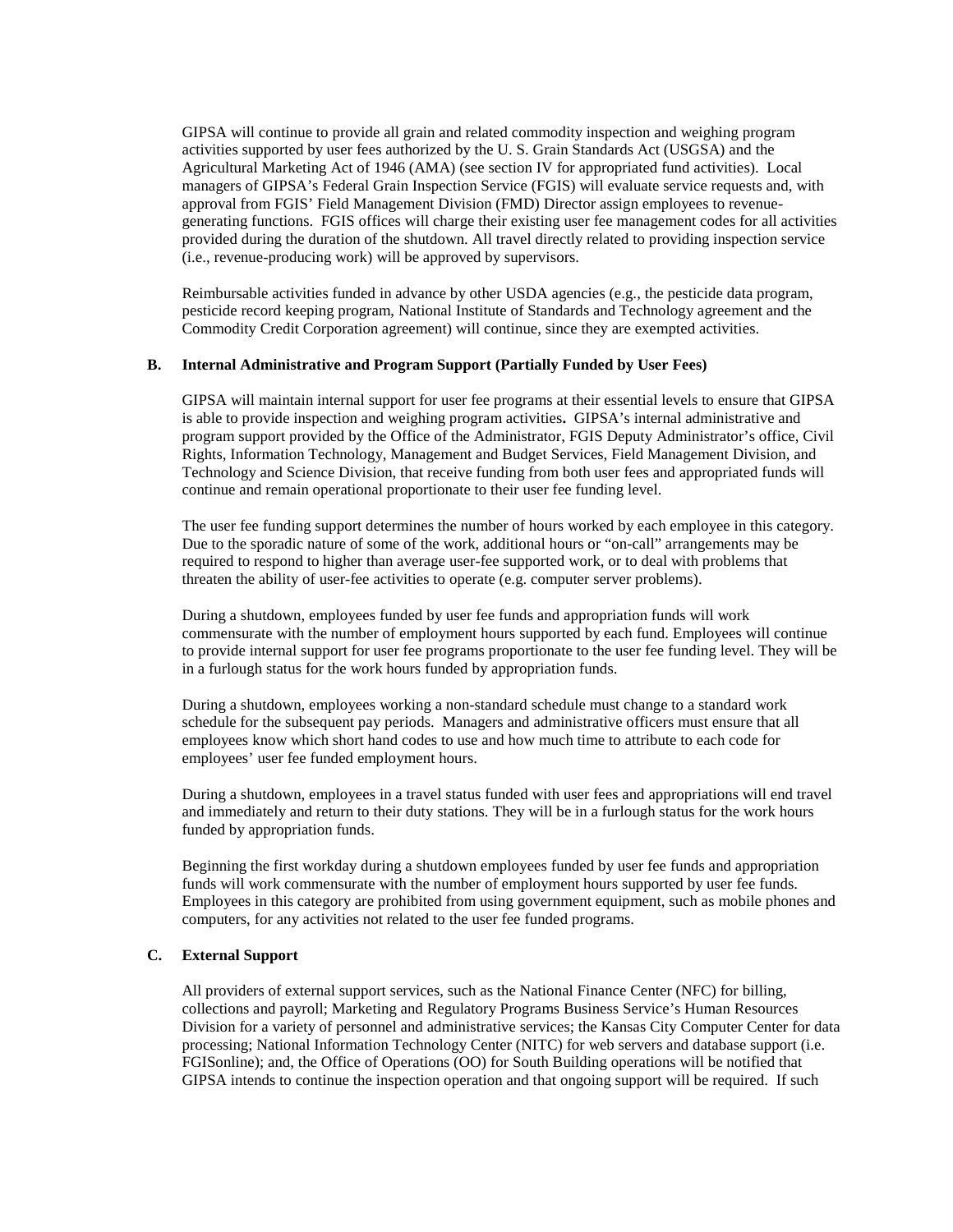support is not provided and/or if the level of support compromises the quality of service delivered to the industry, GIPSA may be forced to discontinue service.

# **IV. APPROPRIATED FUND ACTIVITIES**

## **A. General**

During a shutdown, all programs and activities supported by appropriated funds will discontinue. This involves all activities conducted by GIPSA's Packers and Stockyards Program (P&SP) and all compliance, standardization, methods development, and international monitoring activities conducted by GIPSA's Federal Grain Inspection Service (FGIS).

All employees funded entirely by appropriated funds will work on the first workday of the shutdown to initiate shutdown procedures, unless previously notified by the Agency not to report. Not more than onehalf day will be needed to complete the shutdown procedures. Supervisors will provide all employees with their assignment of duties and other pertinent information for an orderly shutdown. Employees in this category are prohibited from using government equipment, such as mobile phones, and computers.

#### **B. Consequences of a Shutdown on Program and Service Delivery**

A discontinuation of all P&SP's activities will hinder the program's enforcement of the Packers and Stockyards Act. Similarly, a discontinuation of FGIS' compliance activities will affect GIPSA's ability to ensure that the U. S. Grain Standards Act, applicable provisions of the Agricultural Marketing Act of 1946, and applicable regulations are implemented accurately and uniformly throughout the official grain inspection and weighing system. The inability to investigate alleged violations could hamper corrective action in the long term. This could have an immediate impact on members of industry if marketing is disrupted or conducted under inappropriate conditions due to the violations. Grain and related commodity inspection and weighing program work display seasonal trends and all other GIPSA activities are not seasonal in nature.

Methods development activities include applied research or testing that produces new or improved techniques for measuring grain quality. Even a short-term disruption of methods development activities could affect projects where the ongoing collection and testing of new crop samples is critical. GIPSA's international monitoring programs monitor the quality and weight of grain shipments between origin and destination ports; responds to grain quality or weight complaints received through the Foreign Agricultural Service or other sources; and briefs representatives of importing countries both in the U. S. and abroad on the roles and responsibilities of GIPSA.

Additionally, the international monitoring program works with USDA sister agencies, the Food and Drug Administration, and cooperator organizations to increase awareness of GIPSA's roles and responsibilities in the U. S. and abroad. One potential impact of shutdown may be a delay in addressing a discrepancy of an urgent nature, should one arise. For example, an importer alleges that a cargo is contaminated with a toxic substance. Such a situation could have a severe adverse impact on the image of American agriculture as a supplier of high quality, wholesome products. Such a situation could also disrupt orderly trade if, for example, the vessel was detained, the cargo was unnecessarily destroyed, or the payment was withheld.

### **V. Timeline for Orderly Closure and Communications**

Prior to Day 1, the following actions will be completed:

- GIPSA's Administrator will conduct a review of documentation submitted to DM/OBPA to ensure a current understanding of available funding and other impacts on the plan by category of employees.
- GIPSA's Office of the Administrator will develop a communication plan to provide key information to internal and external customers.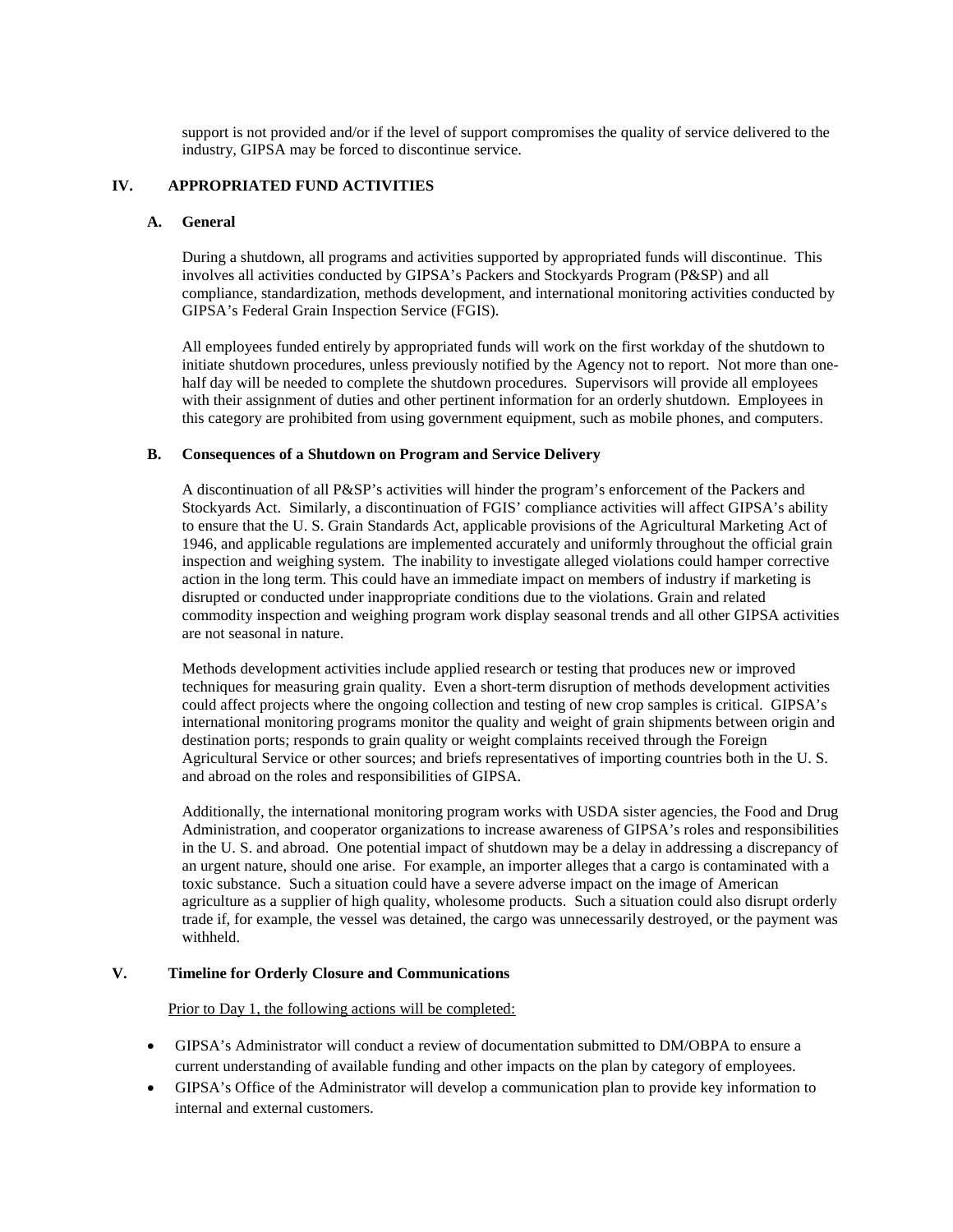- GIPSA's Administrator (or an appropriate designee) will issue a letter to all employees notifying them of a potential furlough, including answers to commonly asked questions, such as the impact of a furlough on benefits, leave, and unemployment.
- GIPSA's Union/Management Coordinator will notify the Union of a potential furlough.\*

\*Notification required if trust programs are shut down (Section VII below) and/or if there may be potential disruptions due to external service suppliers, such as NFC, not providing full support service while user fee programs remain operational.

- GIPSA's Director of Management and Budget Services will notify external suppliers of required external support.
- GIPSA managers will develop specific furlough and work schedules (hours and days).
- GIPSA supervisors, of employees who will be furloughed, will update a list of all employees in their work units, complete with telephone numbers (i.e., a telephone number at which each employee can be reached during a shutdown).
- GIPSA's Director of Management and Budget Services will provide MRP Business Services/Human Resources Division with list of employees who will continue to work.
- The Director of MRP Business Resources/Administrative Services Division will notify contractors about the status of their contracts.

First business day following a lapse in appropriations legislation and additionally as necessary:

- GIPSA's Office of the Administrator will provide recurring status reports to OSEC.
- GIPSA's Administrator calls into service COOP related staff, if needed.

# First half of first business day following a lapse in appropriations or other interruption of Federal funding:

All non-exempt employees (i.e., employees funded fully by appropriated funding) will report to their supervisors to receive assignments of duties or other pertinent information for an orderly shutdown. They will initiate orderly shutdown procedures, which include among other things, a discussion between supervisors and employees about assignment of duties, restrictions pertaining to the use of government equipment, and other pertinent information.

Managers and supervisors will coordinate the following activities intended to terminate GIPSA's operations and employees fully or partially funded by appropriations:

- MRP Business Services/Human Resources Division will prepare and provide GIPSA with furlough notices to distribute to employees as appropriate.
- Distribute furlough notices at headquarters and all field units to all employees who have not been determined to be necessary for GIPSA's termination activities
- Communicate close down instructions and procedures to all employees.
- Contact any employees on leave and communicate that their leave is cancelled.
- Contact any employee in travel status and direct the employee to return to duty station.
- Ensure that all employees to be released validate time and attendance records.
- Ensure that all records, personal property, and real property are secured.
- Cancel all meetings, hearings, and previously arranged GIPSA business.
- Validate existing communication strategy and employee contact information for future communication need.
- Managers at locations outside of Washington, D.C. will notify their mailrooms or local post offices to put a hold on mail deliveries.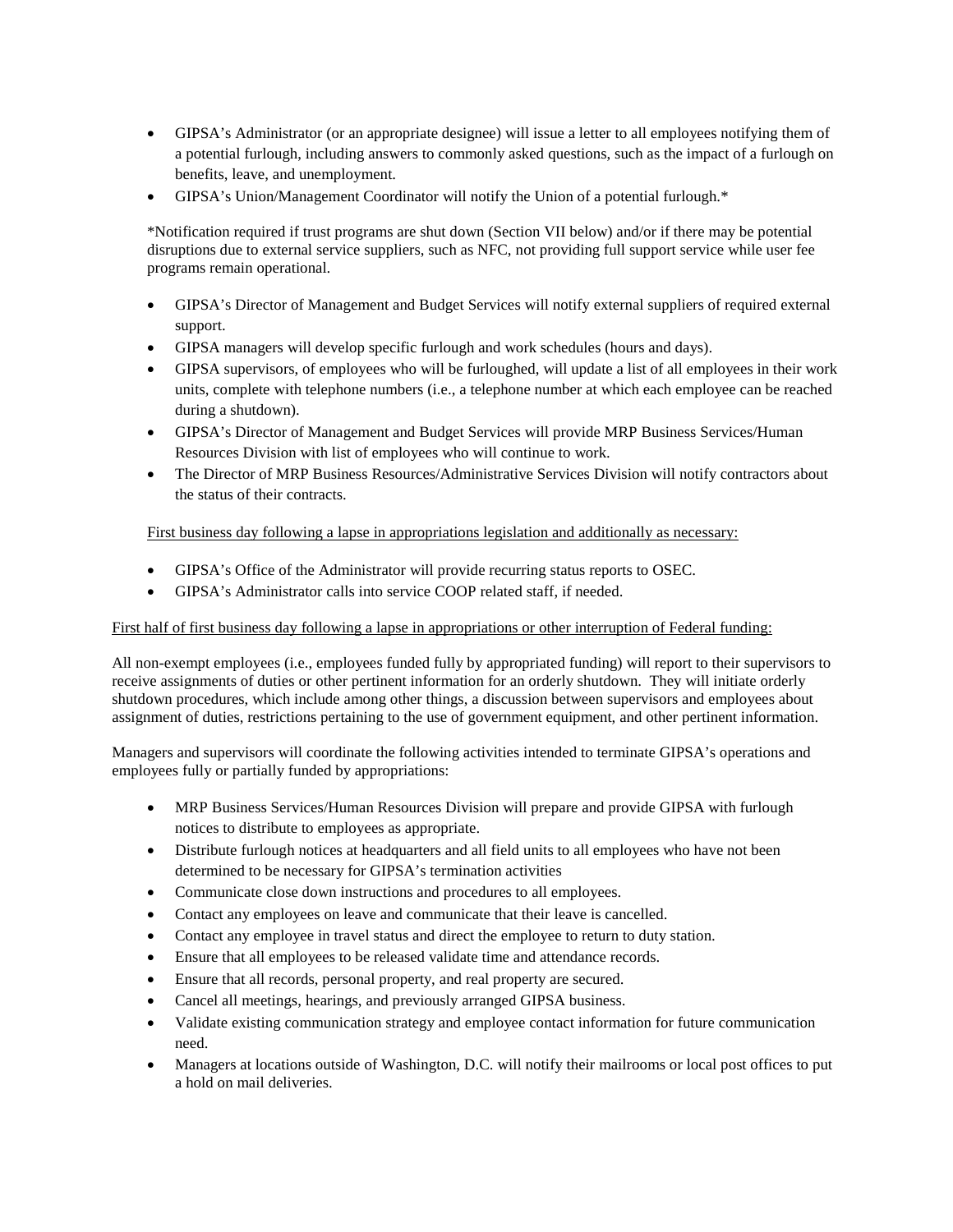There will be daily communications by the Administrator's Office on the status of the close down procedures with the Department contacts identified previously. The Director of MRP Business Services/Human Resources Division will be responsible for:

- Providing instructions and procedures to managers and supervisors for all employees during the shutdown period. This will include provisions for call back of employees in the event that it is determined they are needed to complete shutdown procedures.
- Providing specific instructions for employees to complete final time and attendance report.
- Ensuring that individual furlough notices will be prepared, reviewed and approved.
- Ensuring that all employees' time and attendance records are processed by the National Finance Center.
- Delaying hiring of new employees.

The Director of MRP Business Services/Acquisition Management will be responsible for:

• Coordinating with all contracting officers and contracting officer technical representatives to notify all contractors and vendors that work is suspended.

# Second half of Day 1:

Managers and supervisors will coordinate the following activities intended to terminate GIPSA's operations:

- Document the status of cases and projects so that they can be resumed, transferred, or otherwise appropriately handled when the GIPSA ultimate funding situation is determined.
- Prepare files for permanent storage, transfer to related agencies, or other disposition.
- Complete identification of employees whose presence at work will be required to perform functions associated with the orderly cessation of program activities. This includes:
	- o Name of each employee required to continue closedown operations.
	- o Title of each employee identified, and
	- o The termination function that each identified employee is to perform.
- A finalized listing will be submitted through the Deputy Administrators/ Directors to GIPSA's Office of the Administrator no later than the end of Day 2.
- Contracting Officers and contracting officer technical representatives will continue to contact all contractors and vendors to let them know that work is suspended.

# Day 2 and subsequent days:

- Only employees who were previously identified as required to perform functions necessary for orderly shutdown of program activities will report for work.
- Employees leading, directing and performing work identified as "exempted" from shutdown procedures on page 1 will continue to work.
- Employees will be directed to perform only those activities as enumerated earlier.
- As each shutdown function is completed, each program Director will notify their respective Deputy Administrator of completion and identify those employees who were responsible for the task. The Deputy Administrators will provide an update to the Administrator. Office of the Administrator Directors will provide a report directly to the Administrator.
- Each employee whose shutdown function is completed will be furloughed immediately and formally notified by their supervisor or appropriate Line Officer if the supervisor is not available. There will be daily communications by GIPSA's Office of the Administrator on the status of the close down procedures with the Department contacts previously identified.
- GIPSA's Office of the Administrator will communicate daily with the Department contacts previously identified on the status of the close down procedures.